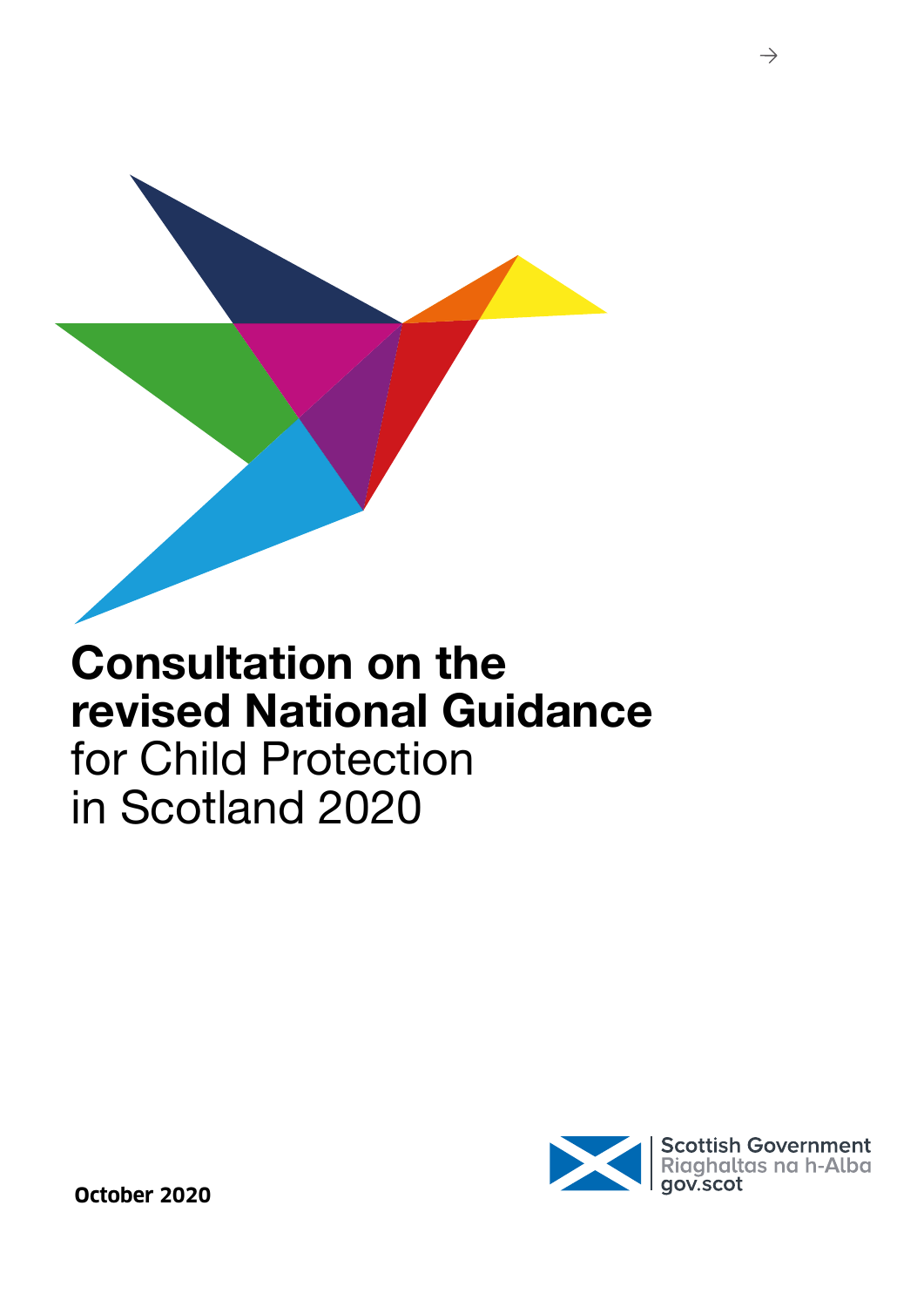| <b>REPORTING CONCERNS ABOUT</b><br><b>A CHILD'S SAFETY AND WELLBEING</b> | 3  |
|--------------------------------------------------------------------------|----|
| <b>1. CONSULTATION ARRANGEMENTS</b>                                      | 4  |
| <b>2. INTRODUCTION</b>                                                   | 6  |
| <b>3. OVERVIEW</b>                                                       | 8  |
| <b>4. KEY AREAS OF CHANGE</b><br><b>FROM THE 2014 GUIDANCE</b>           | 9  |
| <b>ANNEX A:</b><br><b>Consultation questions</b>                         | 10 |
| <b>ANNEX B:</b><br><b>Respondent Information Form</b>                    | 13 |
| <b>ANNEX C:</b><br><b>Steering Group Members</b>                         | 14 |
| <b>ANNEX D:</b><br><b>Consultation List</b>                              | 15 |

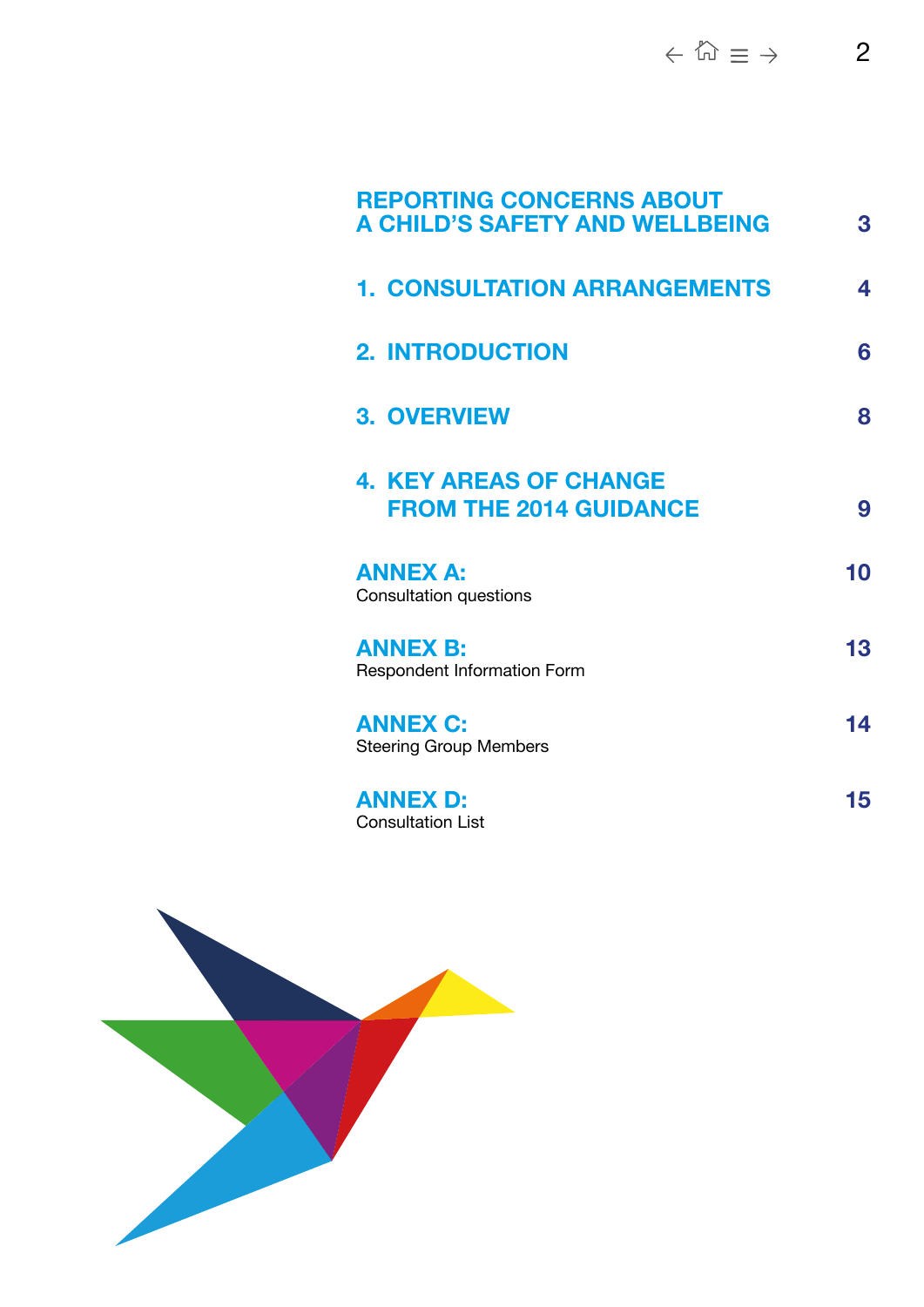# <span id="page-2-0"></span>**REPORTING CONCERNS ABOUT A CHILD'S SAFETY AND WELLBEING**

If you have concerns about a child's safety and wellbeing we would encourage you to contact the child's local authority and discuss your concerns. As you may be aware, child protection services are provided by each local authority. The contact details for the relevant local authority can be found online at <https://blogs.gov.scot/education/2020/05/14/contact-details-for-all-social-care-departments-in-scotland/>

If you are concerned that a child is at risk of harm, including abuse or neglect, we would urge you to contact the police by dialing **101** in the first instance or **999** if you think a child is in immediate danger. You don't need to be sure that a child or young person has been harmed - it's fine to report a suspicion.

If you require support and advice you may wish to consider calling the NSPCC helpline on **0808 800 5000** or visit the NSPCC website [https://learning.nspcc.org.uk/child-protection-system/](https://learning.nspcc.org.uk/child-protection-system/scotland/) [scotland/](https://learning.nspcc.org.uk/child-protection-system/scotland/) or Child Protection Scotland -<https://www.childprotection.scot/> for further information.

Additionally you may wish to contact Children 1st's confidential helpline Parentline on **08000 28 22 33** or website at <https://www.children1st.org.uk/what-we-do/how-we-help/parentline-scotland/>

 $\leftarrow$   $\widehat{\omega}$  =  $\rightarrow$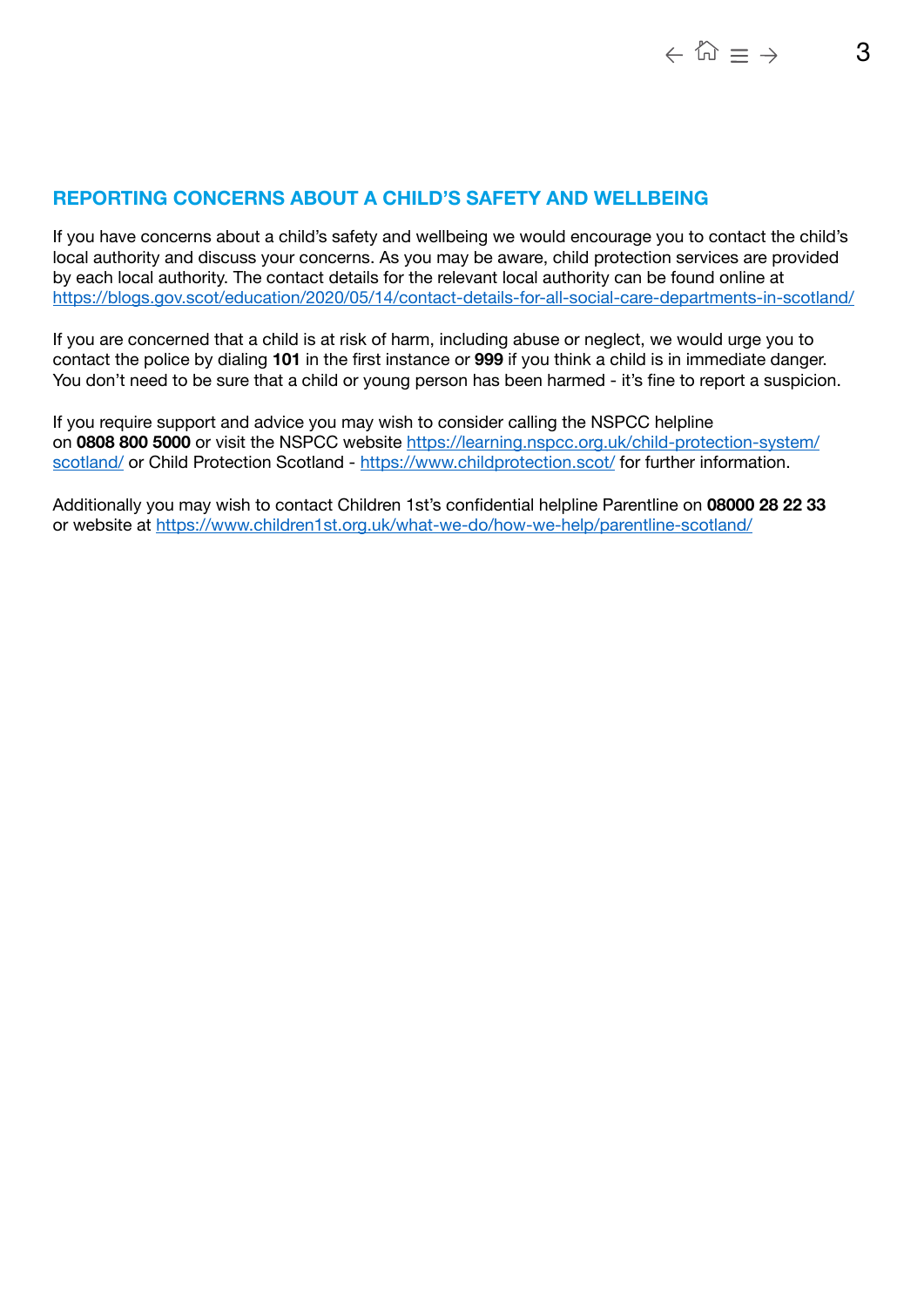<span id="page-3-0"></span>Closes 31 January 2021 Opened 21 October 2020

# **1. CONSULTATION ARRANGEMENTS**

### **Responding to this Consultation**

We are inviting responses to this consultation by 31 January 2021.

Please respond to this consultation using the **Scottish Government's consultation hub**, Citizen Space (<http://consult.gov.scot>). Access and respond to this consultation online at [https://consult.gov.scot/ChildProtection](https://consult.gov.scot/child-protection/consultation-on-the-revised-national-guidance) You can save and return to your responses while the consultation is still open. Please ensure that consultation responses are submitted before the closing date of 31 January 2021.

**If you are unable to respond using our consultation hub**, please complete the Respondent Information Form and send to [ChildProtectionConsultation@gov.scot](mailto:ChildProtectionConsultation@gov.scot)

A full list of consultation questions is contained in Annex A of this document.

We would be grateful if you would use the consultation questionnaire provided or clearly indicate in your response which questions or parts of the consultation paper you are responding to, as this will aid collation of the responses received.

### **Handling your response**

If you respond using the consultation hub, you will be directed to the About You page before submitting your response. Please indicate how you wish your response to be handled and, in particular, whether you are content for your response to be published. If you ask for your response not to be published, we will regard it as confidential, and we will treat it accordingly.

All respondents should be aware that the Scottish Government is subject to the provisions of the Freedom of Information (Scotland) Act 2002 and would therefore have to consider any request made to it under the Act for information relating to responses made to this consultation exercise.

If you are unable to respond via Citizen Space, please complete and return the Respondent Information Form included in this document.

To find out how we handle your personal data, please see our privacy policy: <https://beta.gov.scot/privacy/>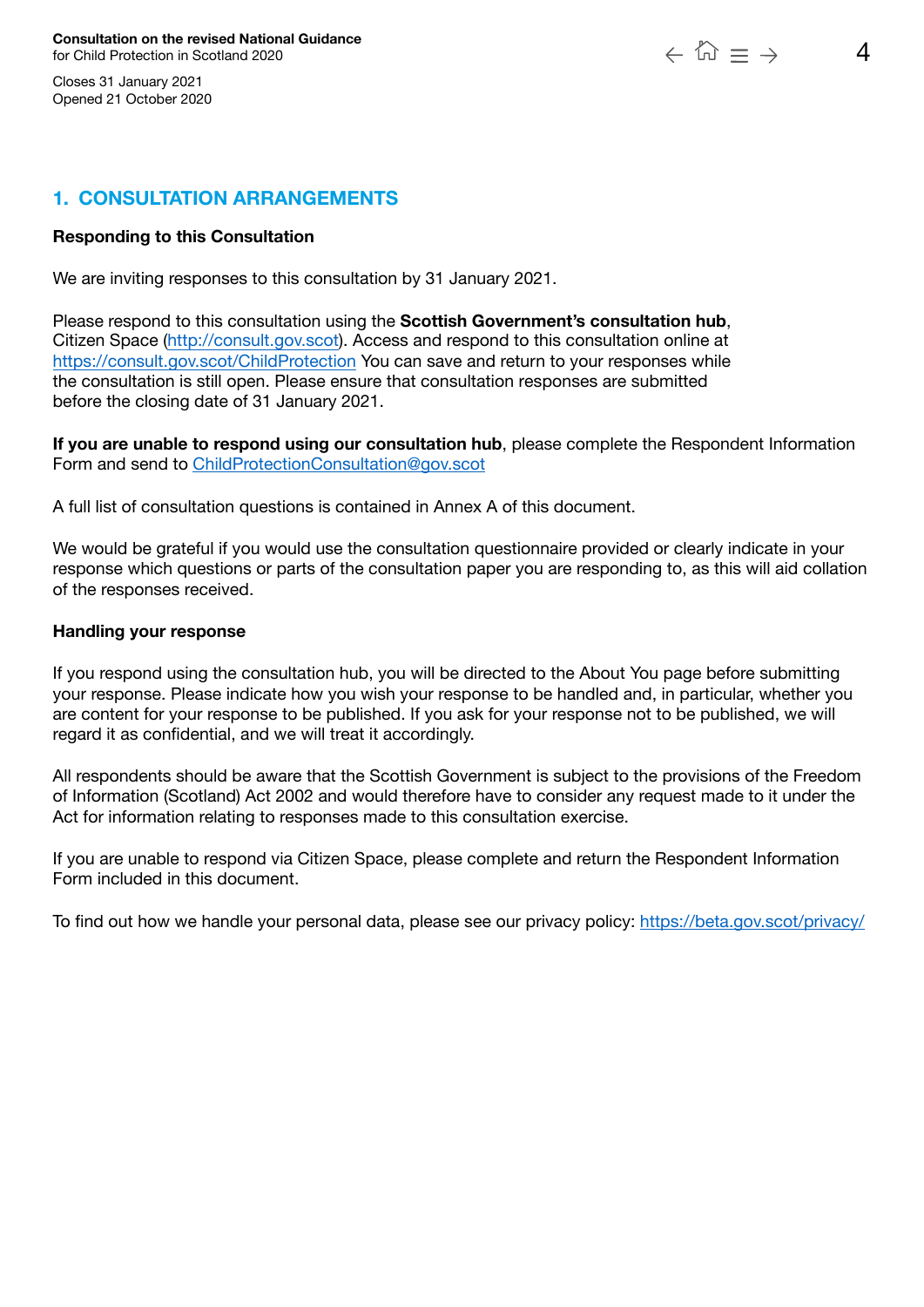#### **Next steps in the process**

Where respondents have given permission for their response to be made public, and after we have checked that they contain no potentially defamatory material, responses will be made available to the public at [http://consult.gov.scot.](http://consult.gov.scot) If you use the consultation hub to respond, you will receive a copy of your response via email.

Following the closing date, all responses will be analysed and considered along with any other available evidence to help us. Responses will be published where we have been given permission to do so. An analysis report will also be made available.

#### **Comments and complaints**

If you have any comments about how this consultation exercise has been conducted, please send them to [ChildProtectionConsultation@gov.scot](mailto:ChildProtectionConsultation%40gov.scot?subject=)

#### **Scottish Government consultation process**

Consultation is an essential part of the policymaking process. It gives us the opportunity to consider your opinion and expertise on a proposed area of work.

You can find all our consultations online: [http://consult.gov.scot.](http://consult.gov.scot) Each consultation details the issues under consideration, as well as a way for you to give us your views, either online, by email or by post. Responses will be analysed and used as part of the decision-making process, along with a range of other available information and evidence. We will publish a report of this analysis for every consultation. Depending on the nature of the consultation exercise the responses received may:

- indicate the need for policy development or review
- inform the development of a particular policy
- help decisions to be made between alternative policy proposals
- be used to finalise legislation before it is implemented

While details of particular circumstances described in a response to a consultation exercise may usefully inform the policy process, consultation exercises cannot address individual concerns and comments, which should be directed to the relevant public body.

#### **Need assistance?**

If you need support in answering this consultation or alternatively have a query about the consultation process, or a complaint about how this consultation has been conducted you can send your query by email to: [ChildProtectionConsultation@gov.scot](mailto:ChildProtectionConsultation@gov.scot)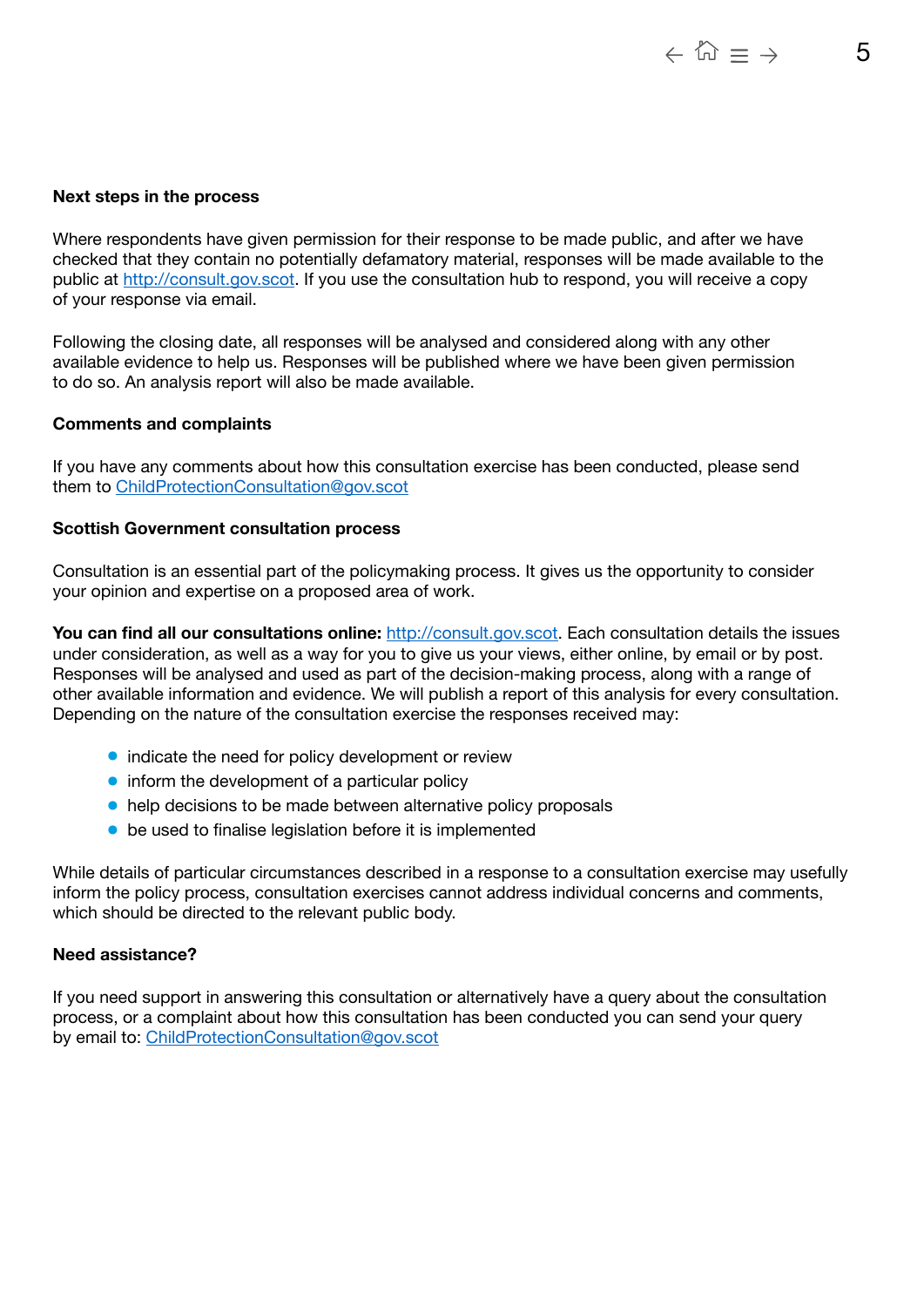# <span id="page-5-0"></span>**2. INTRODUCTION**

This consultation is seeking views on updated National Guidance for Child Protection in Scotland, which will replace the current National Guidance published in 2014.

The National Guidance describes the responsibilities and expectations of everyone who works with children, young people and their families in Scotland. It sets out how agencies should work together with children, young people, parents, families and communities to protect children from abuse, neglect and exploitation.

The National Guidance should underpin local multi-agency child protection procedures, guidance and training and can inform pre-qualifying practice education. It should provide a source document to enable Child Protection Committees to develop local guidance for their partnership. Local guidance, aligned to the National Guidance, provides fuller detail on local processes and operational issues. The National Guidance is set within a broader range of materials, guidance and training which local areas should draw on to inform local practice and policy development.

The National Guidance is structured in sections that are intended to be standalone, to be accessible to practitioners who seek advice on particular aspects of practice, such that the relevant issues or themes can be accessed without the guidance having to be read in its entirety.

A range of practice notes will be accessible through links to more detailed content on a range of specific issues.

Consultation responses will be analysed alongside the feedback from online engagement sessions. Views will inform the final content of the revised National Guidance, which will be published in spring 2021, and child protection improvement work more generally. The final revised National Guidance will be published online. This will ensure accessibility and allow the National Guidance to be updated regularly to reflect legislative, policy and practice developments.

### **Background**

The Child Protection Improvement Programme (CPIP), published in 2016, states that the National Guidance for Child Protection should be revised "to ensure it is consistent with the legislative and policy framework and current practice developments."

This revision has involved consultation and collaboration with a wide range of partners to consider and reflect the range of legislative, policy and practice developments. It incorporates our understanding of best practice from various sources, including practitioner and stakeholder experience, inspections, research, and learning from Significant Case Reviews (SCRs). [The Joint Strategic Inspection of Services](https://www.careinspectorate.com/images/documents/4781/Review%20of%20findings%20joint%20inspection%20services%20for%20children%20and%20young%20people%202012-17.pdf)  [for Children and Young People: Review of Findings from the Inspection Programme 2012-2017](https://www.careinspectorate.com/images/documents/4781/Review%20of%20findings%20joint%20inspection%20services%20for%20children%20and%20young%20people%202012-17.pdf) has also provided evidence about areas of progress and areas for improvement. The revised National Guidance for Child Protection is integral to the rights-based Getting it right for every child (GIRFEC) approach; and the GIRFEC National Practice Model is integrated within the revised National Guidance. The safety and wellbeing of children are inseparably connected.

The revised guidance also integrates the (previously separate) guidance for health professionals – the 'Pink Book' – and more clearly defines the role, function and contribution of health practitioners and designated services to child protection processes. This is intended to underline the multi-agency nature of child protection. Parallel work is also underway to develop an accountability framework for Health Boards to support NHS Chief Executives in assuring themselves of the adequacy of their child and adult protection arrangements.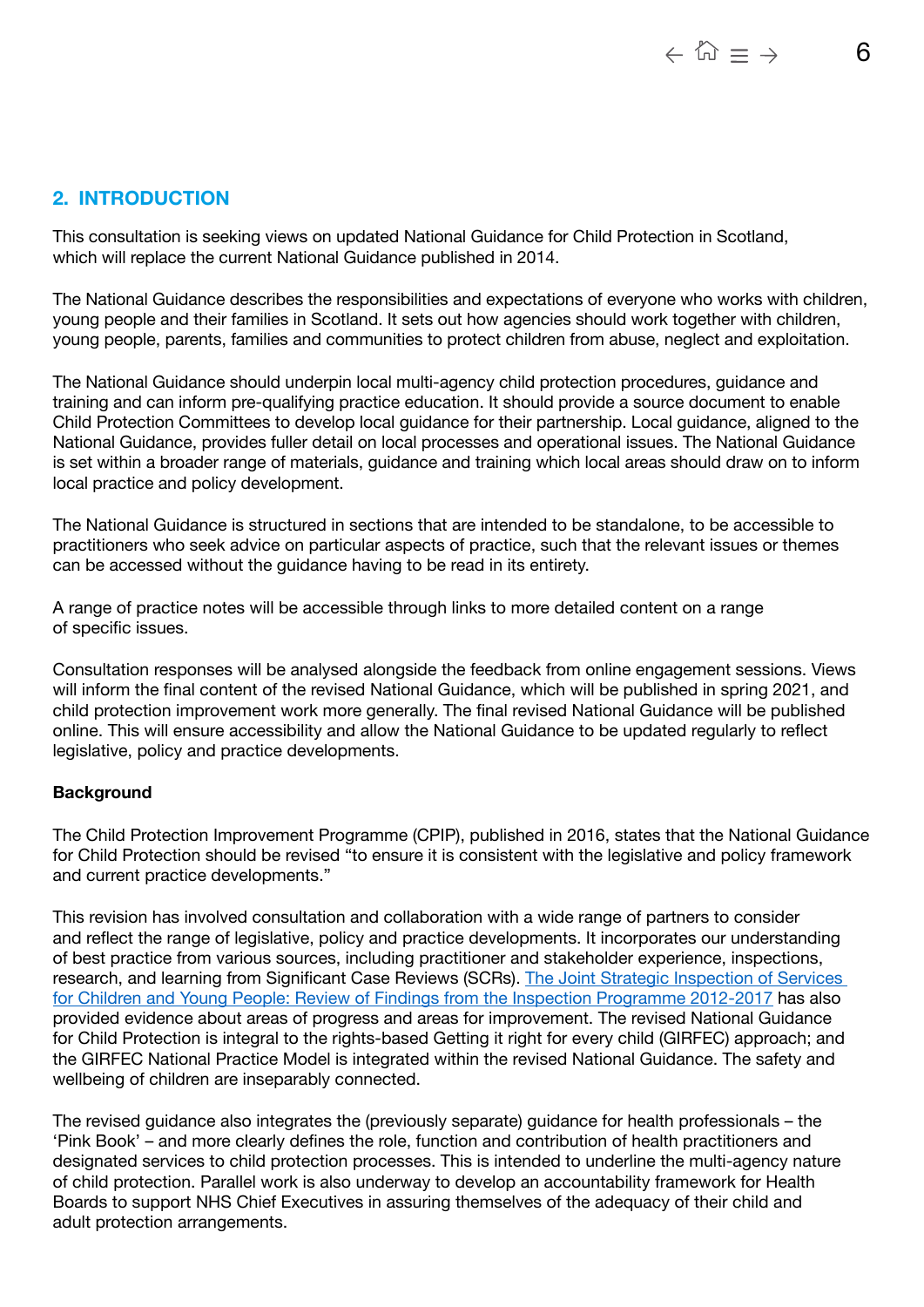**Meaning of 'child'**. Within the National Guidance, the term 'child' is taken to mean a child or young person up to 18 years of age. In general terms, while respecting the implications of different legal definitions of a 'child', the National Guidance considers the protection of unborn babies and of children under the age of 18 years, as explained in detail in Part 1.

**The broad objectives** of this revision are to:

- Ensure children's rights and voices are central to child protection.
- Underline the need to engage with families to offer support and reduce risk of harm.
- Support consistency in understanding about key processes when agencies must work together to prevent and respond to significant harm.
- Integrate essential changes in legislation and national guidance.
- Reference key developments and sources in relation to policy, research and practice.

**The intended outcomes** of this revision are to:

- Support a reduction in the incidence of significant harm to children and of child death in Scotland.
- Improve professional inter-agency practice, supervision, management, training and development.
- Promote a shared, rights-based inter-agency ethos and philosophy of care and protection, as experienced by children, families and communities.

**Direction and leadership:** This revision has been co-ordinated and reviewed through a National Guidance Steering Group (see Annex B). This group was formed at the start of this process to oversee each step of the redraft. The membership of this group is drawn from key stakeholders organisations and other key interests. This Steering Group reports to the [National Child Protection Leadership Group.](https://www.gov.scot/groups/national-child-protection-leadership-group/#:~:text=The%20role%20of%20the%20group,Government%20on%20proposed%20policy%20changes.)

**Timing:** The timing of this revision follows the publication of the Independent Care Review, which provided in depth evidence about the need for tonal as well as systemic shift in preventative support and protective action. This is in line with our national commitment to Getting it right for every child, and to uphold and incorporate the UN Convention on the Rights of the Child (UNCRC) into Scots law.

The consultation had been planned to commence in April 2020, but was postponed because of the significant additional pressures on organisations and services due to the impact of COVID-19.

Over the last few months, services have had to adjust practice rapidly to reflect public health imperatives. While many children and families have adapted with extraordinary resilience and strength, some child protection concerns have been heightened during and after lockdown. In the interim, the Scottish Government published COVID-19 Supplementary Child Protection Guidance. The learning from the pandemic may inform adapted practice which could be sustained beyond 2020. (See question 12).

**Engagement with Children, Young People and Families** regarding the guidance is taking place through some established groups, involving those who are likely to have experienced child protection processes. Children and young people will also be engaged in the development of a signposting document, setting out what the guidance means for them.

The Practice Notes will highlight the experience of child protection activity for children and young people.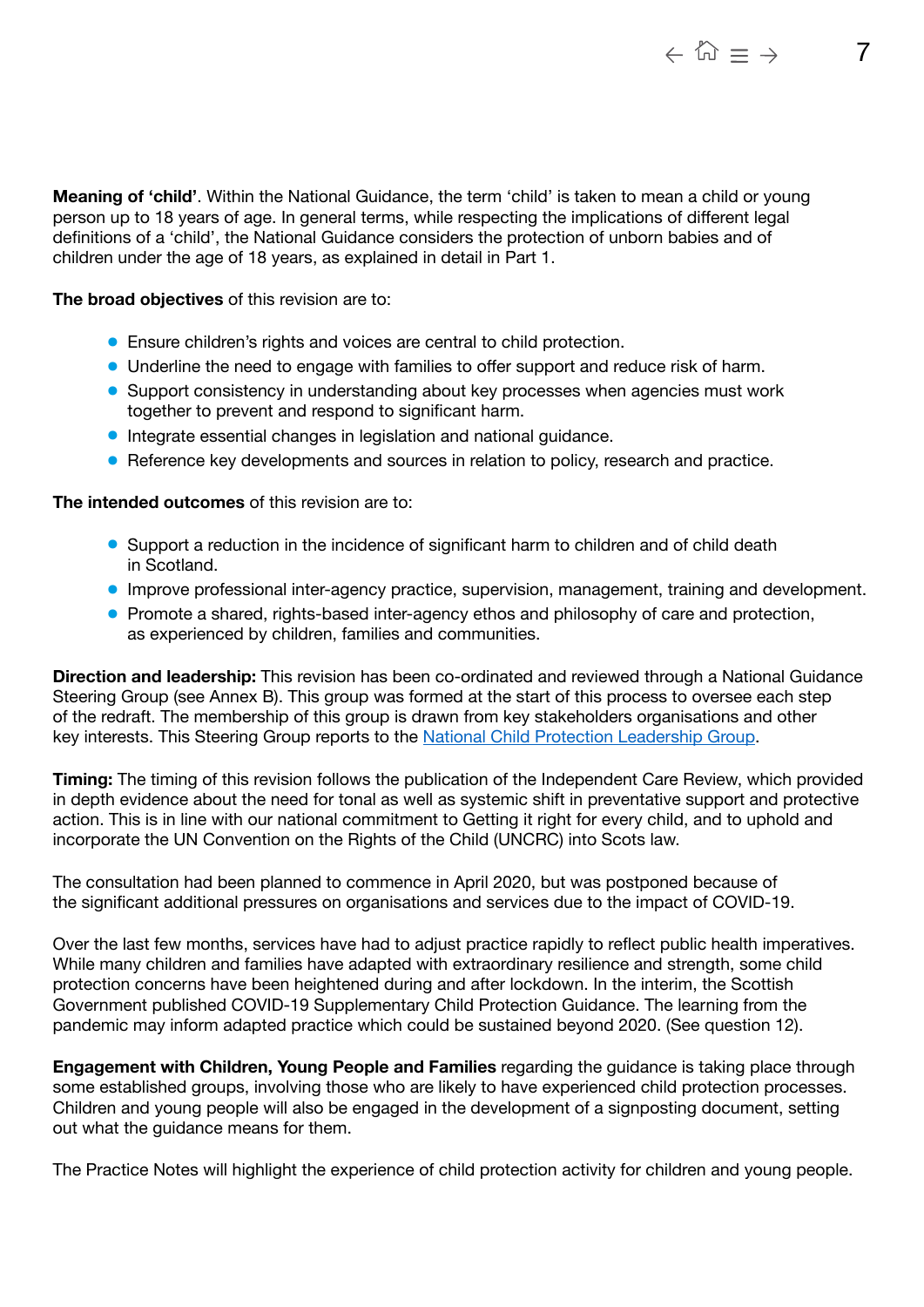# <span id="page-7-0"></span>**3. OVERVIEW**

**The structure** of the 2014 National Guidance has been retained to assist ease of understanding, building on the familiar headings:

- **Introduction**
- **Part 1: principles, definitions and overarching legal framework** setting out the definitions, key principles, standards and legislative framework that underpin the approach to keeping children safe and promoting their welfare and defines harm and significant harm in the context of child protection.
- **Part 2: roles and responsibilities in child protection** outlining inter-agency and single agency child protection roles and responsibilities.
- **Part 2b: approach to assessment** setting out essential considerations in multi-agency child protection assessment. It is not intended to be an assessment framework.
- **Part 3: identifying and responding to child protection concerns** covering key child protection processes including the consideration, assessment, planning and action required when there are concerns that a child may be at risk of harm caused by abuse and neglect.
- **Part 4: specific areas of concern** providing guidance on specific forms of abuse and neglect, concerns and circumstances and signposts further resources.
- **Appendices** references and sources, including a summary of UNCRC articles, key contacts for the Defence Community and a list of legislation. The appendices also include a link to a range of practice notes which will aim to illustrate key processes or concepts.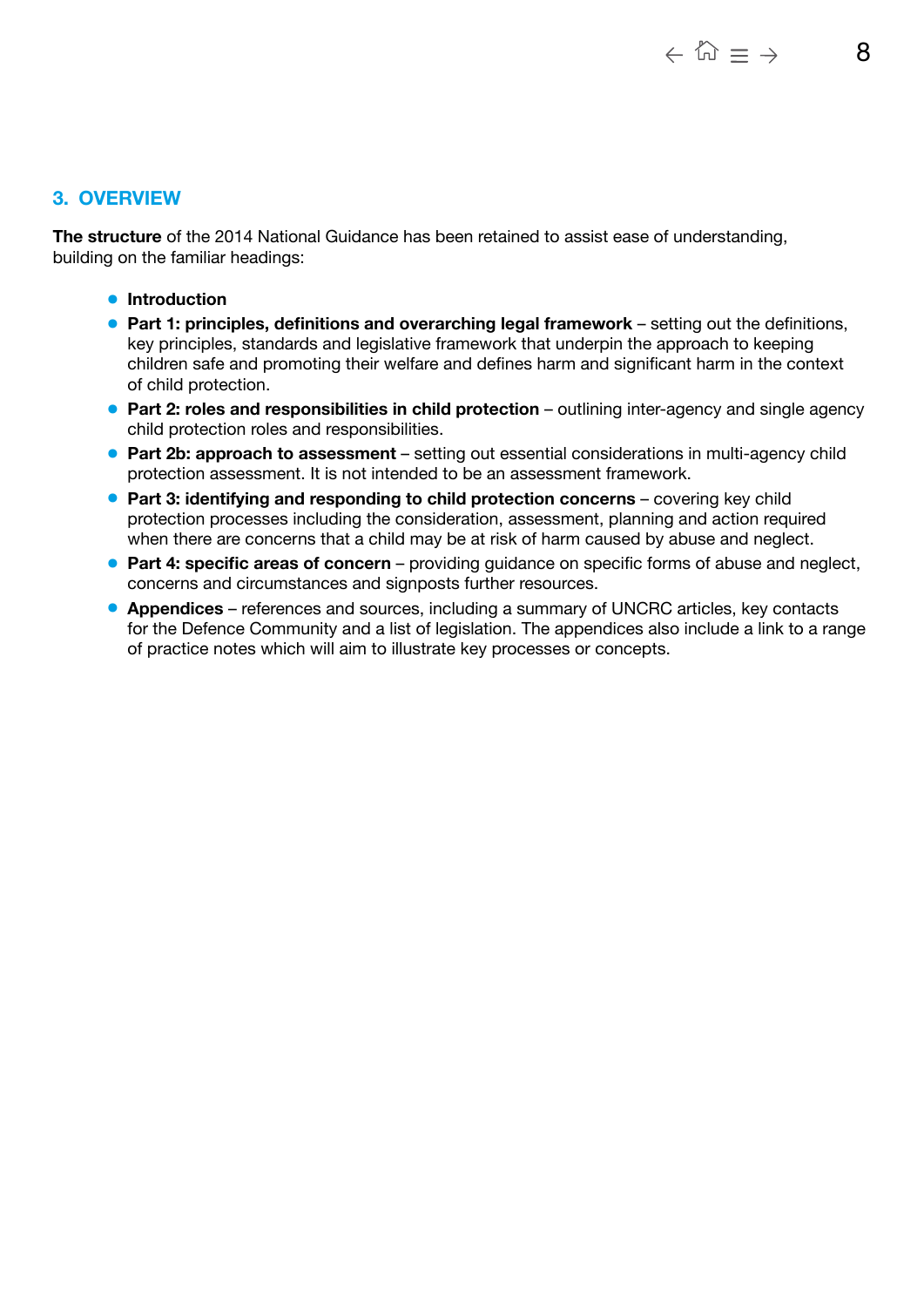# <span id="page-8-0"></span>**4. KEY AREAS OF CHANGE FROM THE 2014 GUIDANCE**

The key areas of change in this revision are as follows:

- **Changes to core requirements** including, for example, new guidance on information sharing; integration of child protection guidance for health professionals; detail on essential processes such as inter-agency referral discussions; and a focus throughout on children's rights.
- **Tonal changes** including a focus on engagement and collaboration with families, on building resilience, strengthening relationships and ensuring a learning culture in workforce supervision, training and development.
- **Standards and principles** are augmented with, for example, new guidance on assessment, interviewing, and planning; trauma informed practice; chronologies, timescales and complex investigations. General principles also underpin the consideration and conduct of investigative activities in relation to children who may be harmed and those who may cause harm to others.
- **Revision and supplement** occurs in a completely revised and extended Part 4 which outlines intersecting, dominant and emerging areas of concern. This section considers neglect, abuse and exploitation and the environmental, chronological and institutional context of concerns. In addition, consideration is given to the impact of poverty and ill health; risk of harm in transitional phases; and response in public emergencies.
- **Research, policy and guidance** references and links are provided in the extended appendix and these are organised so that each part and subsection of the Guidance has associated resources. Practice notes will sit separately, offering perspectives on the application of concepts, principles and processes outlined in the core text.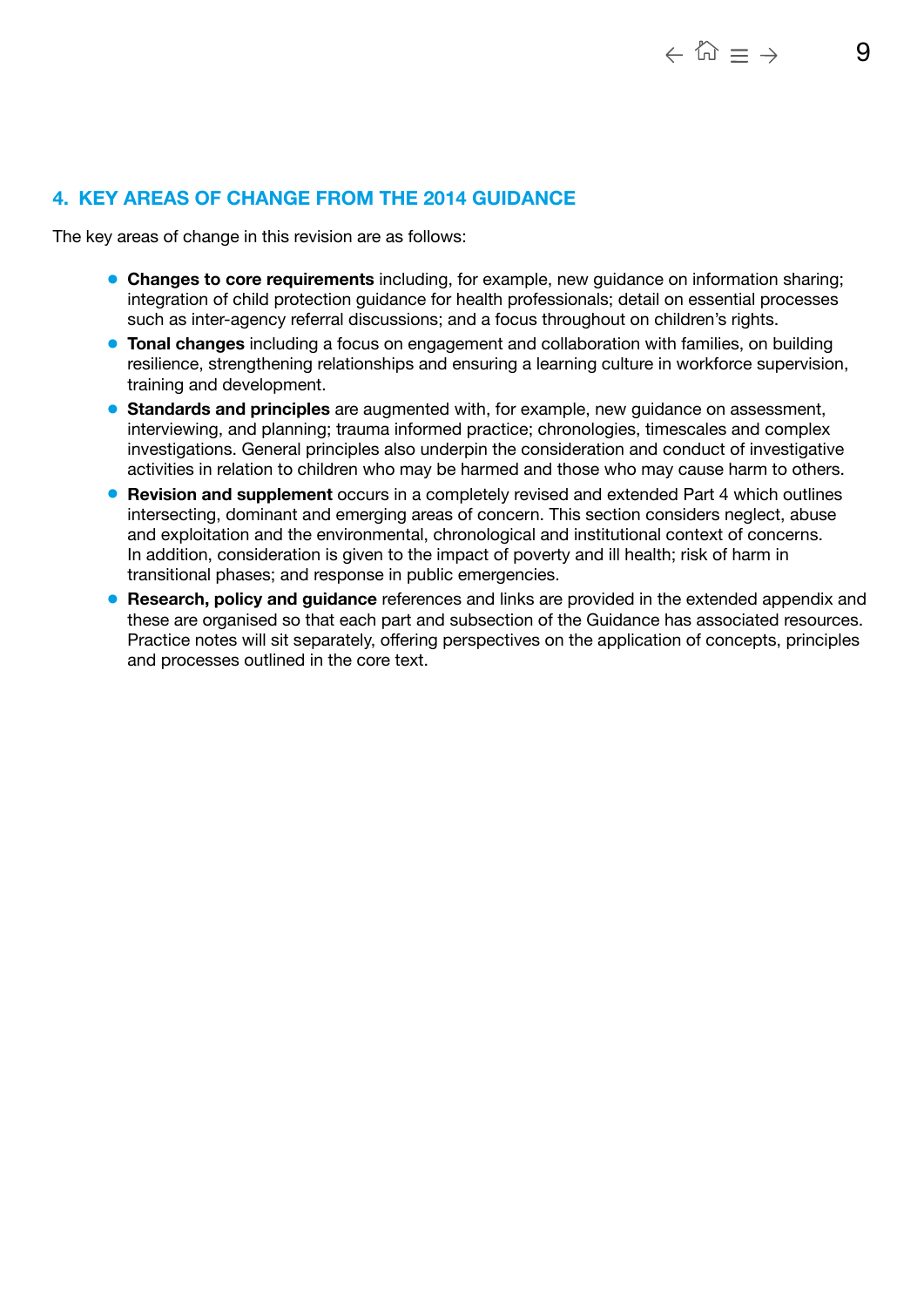# <span id="page-9-0"></span>**ANNEX A**

### **Consultation questions**

**Q1: Advice and Accessibility** – This guidance seeks to provide advice to local partnerships and agencies to inform the development of local guidance, and has been structured in sections that are intended to be standalone and accessible to practitioners seeking advice on particular aspects of practice.

a) In your view, does the guidance fulfil these objectives?

Yes, To Some Extent, No, Don't Know

b) If you do not think the guidance fully fulfills these objectives, or if any sections are not sufficiently standalone please explain your view and suggest how improvements could be made.

**Q2: Legislative and Policy Development** – This revised guidance seeks to reflect legislative and policy developments since 2014 and include relevant learning from practice and research.

a) Are you aware of any additional legislative or policy developments, research or practice that should be included?

Yes, To Some Extent, No, Don't Know

b) If so please provide further details.

**Q3: GIRFEC Practice Model** – Our aim is to ensure that the guidance is fully integrated with the language and core components of the Getting it right for every child (GIRFEC) practice model.

a) Do you think the revised National Guidance for child protection is integrated with the GIRFEC practice model?

Yes, To Some Extent, No, Don't Know

b) Please explain your answer.

**Q4: Practices and Processes** – Part 3 seeks to accurately and proportionately describe the practice and processes critical in the protection of children.

a) Are there any practices or processes that are not fully or clearly described in the guidance?

Yes, To Some Extent, No, Don't Know

b) If so, please state which processes/practices are not fully or clearly described and suggest how the description could be improved.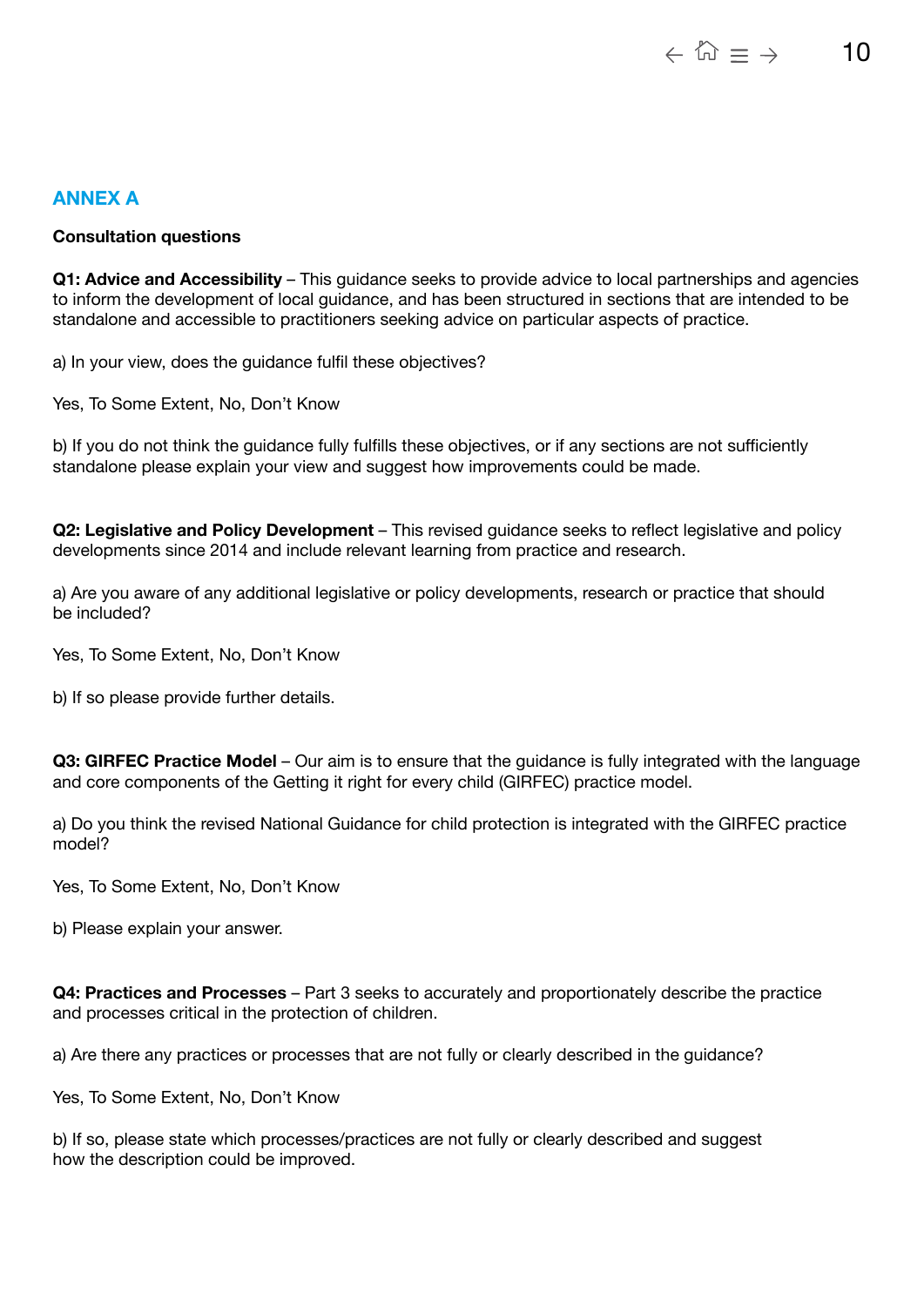**Q5: Assessment Section** – A new section of this National Guidance (Assessment part 2b) provides advice about child protection assessment practice.

a) Is this section sufficiently clear and does it cover all of the aspects you would expect?

Yes, To Some Extent, No, Don't Know

b) If No or To Some Extent, please suggest how this section could be improved.

**Q6: Description of child protection processes and procedure** – This National Guidance covers the consideration, assessment, planning and actions that are required, when there are concerns that a child may be at risk of harm. It also provides direction where child protection procedures are initiated. This is when Police, Social Work or Health determine that a child may have been abused or may be at risk of significant harm and an Inter-agency Referral Discussion (IRD) will take place.

a) Are the processes and procedures that lead to and follow IRD clearly described within the Guidance?

Yes, To Some Extent, No, Don't Know

b) Please provide additional comments.

**Q7: Integration of health guidance** – We have integrated previously separate guidance for health practitioners into the revised guidance and more clearly defined the key role of health in protecting children at risk of harm from abuse or neglect.

Do you have any comments on specific aspects for health practitioners?

**Q8: Neglect** – The draft National Guidance defines 'neglect' as child abuse, where it:

"Consists in persistent failure to meet a child's basic physical and/or psychological needs, likely to result in the serious impairment of the child's health or development. There can also be single instances of neglectful behaviour that cause significant harm. Neglect can arise in the context of systemic stresses such as poverty and is an indicator of support needs."

a) Do you agree with this definition?

Yes, To Some Extent, No, Don't Know

b) Please provide additional comments.

**Q9: Neglect** – Recognising that it is a complex area we also include some discussion about whether neglect should be defined as abuse where it is "a consequence of systemic stresses such as poverty."

a) Do you agree with this approach?

Yes, To Some Extent, No, Don't Know

b) Please provide additional comments.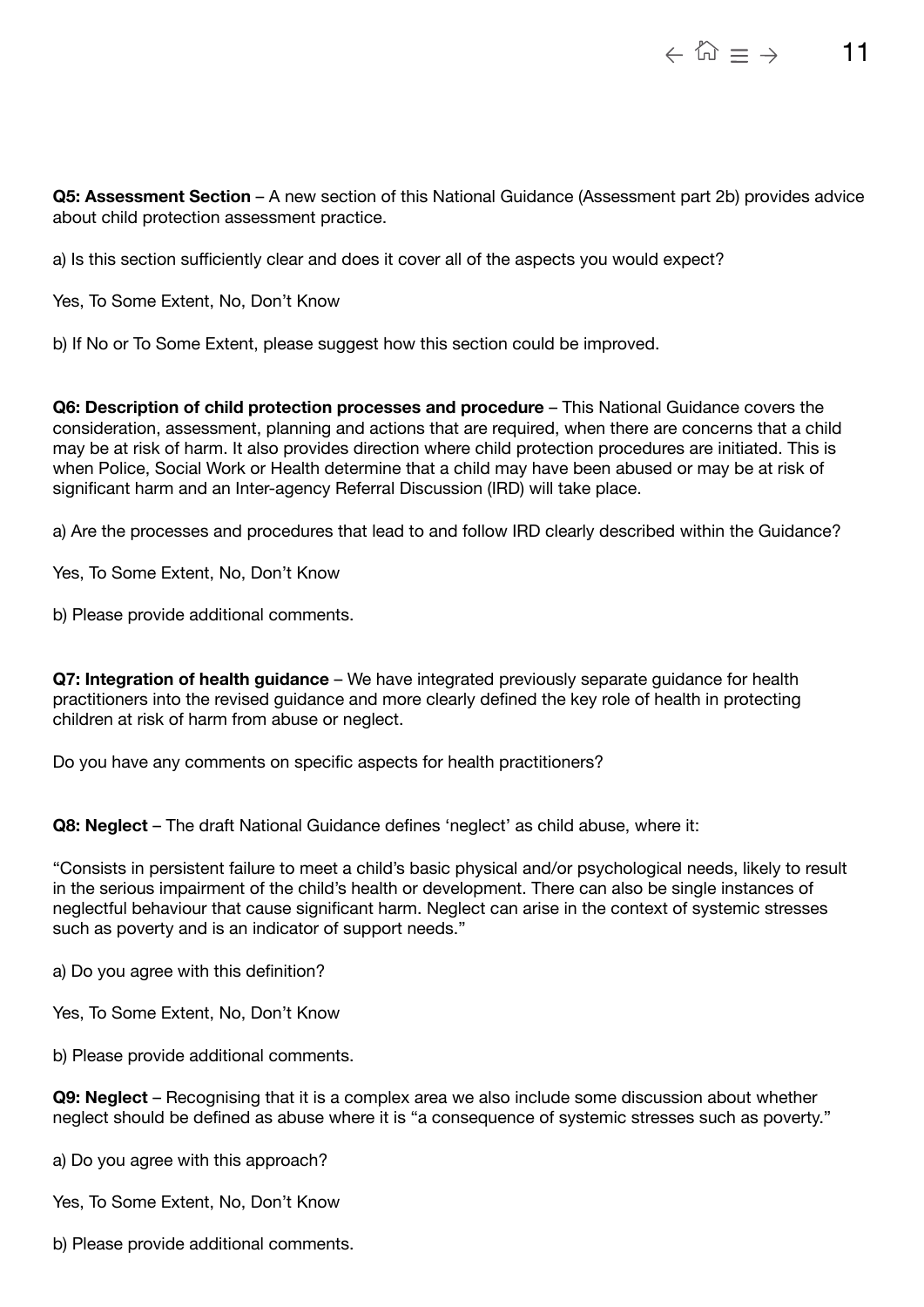**Q10: Pre-birth assessment and support** – Part 4 of the National Guidance sets out the context in which action is required to keep an unborn baby safe. Part 3 sets out the processes for this.

a) Do these parts of the guidance clearly and fully set out the context and processes?

Yes, To Some Extent, No, Don't Know

b) If answering To Some Extent or No, please detail why.

### **Q11: Specific areas of concern (Part 4)**

a) Do all sections of Part 4 of the National Guidance address the specific areas of concern appropriately?

Yes, To Some Extent, No, Don't Know

b) Please let us know any sections you do not think address the specific area of concern appropriately and suggest how these could be improved.

**Q12: Implementation** – The Scottish Government considers that Chief Officer Groups and local Child Protection Committees, supported by Child Protection Committees Scotland, the Scottish Government and a range of other partners, are the key fora for implementation of this Guidance.

a) Do you agree or disagree?

Strongly Agree, Agree, Disagree, Strongly Disagree, Don't Know

b) Please explain your answer.

**Q13: COVID-19** – During the COVID-19 pandemic, it has been necessary to adapt practice to ensure continuity of child protection processes. Learning from the pandemic and examples of best practice will be incorporated into the National Guidance.

a) Are there adapted processes that you would like to see continued?

Yes, To Some Extent, No, Don't Know

b) Please provide further information

**Q14:** Do you have any further comments on the National Guidance?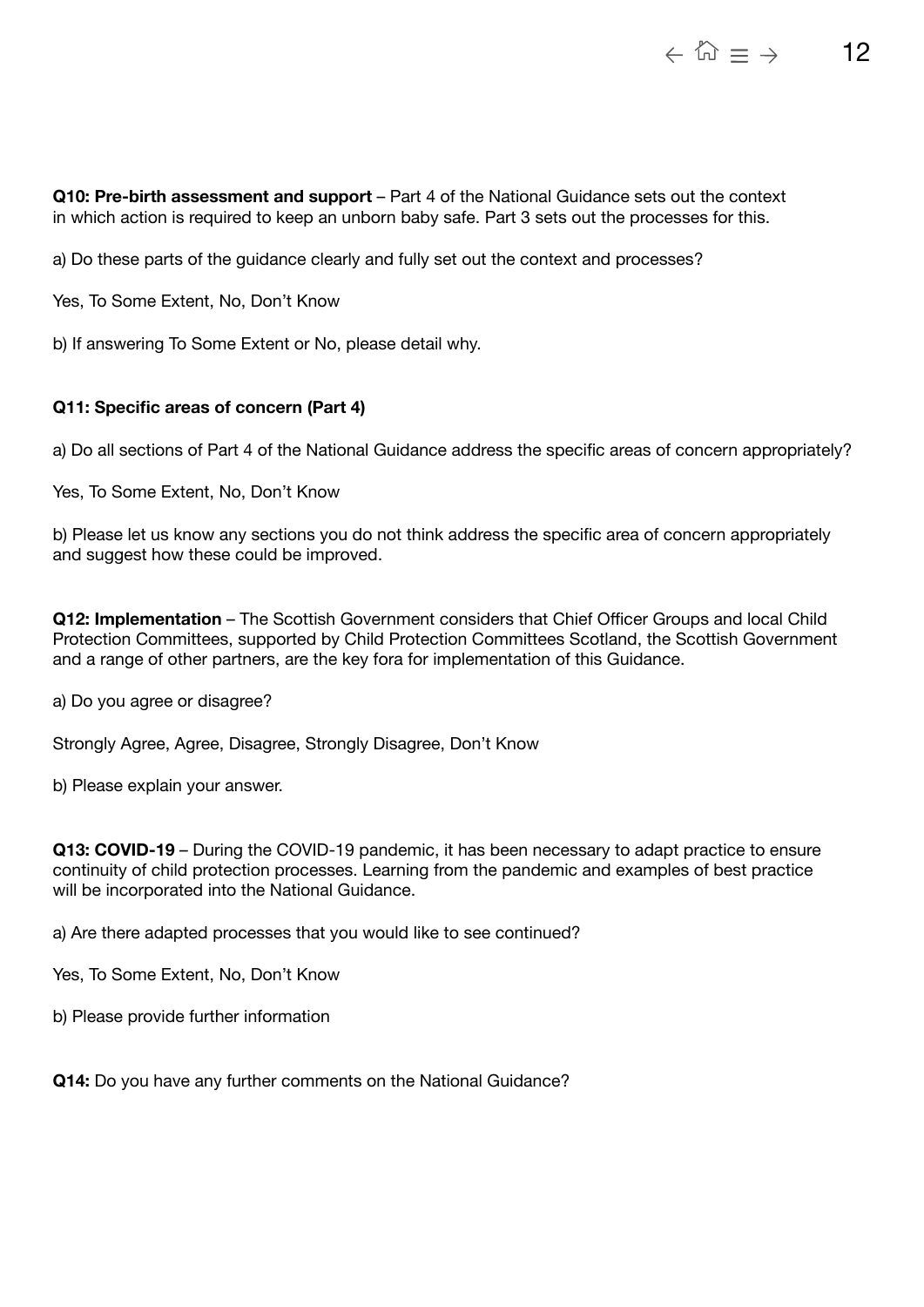# <span id="page-12-0"></span>**ANNEX B**



#### **RESPONDENT INFORMATION FORM**

**Please Note** this form **must** be completed and returned with your response.

To find out how we handle your personal data, please see our privacy policy: https://beta.gov.scot/privacy/

Are you responding as an individual or an organisation?

 $\Box$  Individual  $\Box$  Organisation

Full name or organisation's name

Phone number

Address

Postcode

Email

The Scottish Government would like your permission to publish your consultation response. Please indicate your publishing preference:

Publish response with name

 $\Box$ Publish response only (without name)



Do not publish response

#### **Information for organisations:**

The option 'Publish response only (without name)' is available for individual respondents only. If this option is selected, the organisation name will still be published.

If you choose the option 'Do not publish response', your organisation name may still be listed as having responded to the consultation in, for example, the analysis report.

We will share your response internally with other Scottish Government policy teams who may be addressing the issues you discuss. They may wish to contact you again in the future, but we require your permission to do so. Are you content for Scottish Government to contact you again in relation to this consultation exercise?

 $\Box$  Yes  $\Box$  No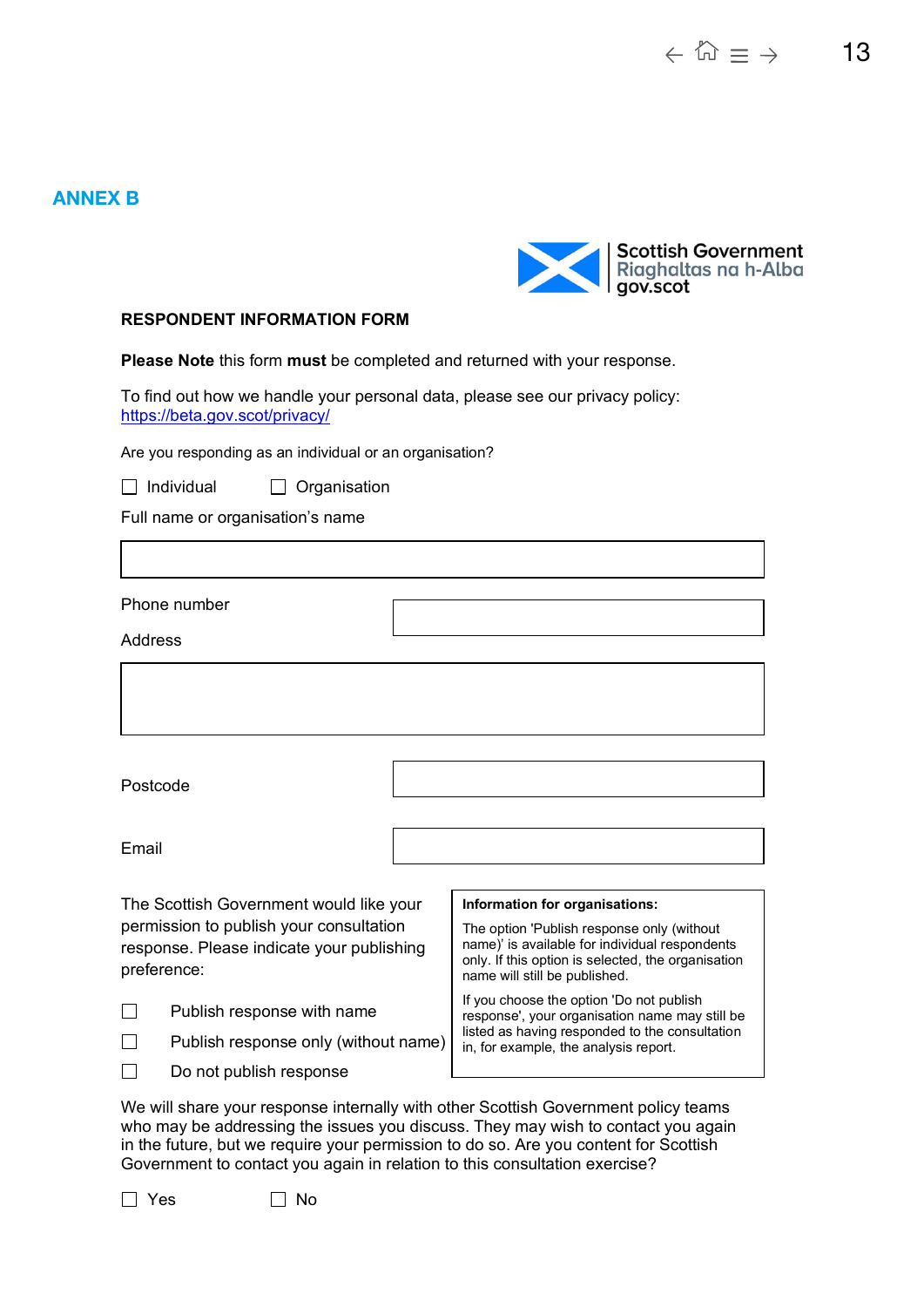# <span id="page-13-0"></span>**ANNEX C**

# **STEERING GROUP MEMBERS**

| Professor Brigid Daniel       | Emeritus Professor, Queen Margaret University (Chair from 1 October 2020)                          |
|-------------------------------|----------------------------------------------------------------------------------------------------|
| <b>Bill Alexander</b>         | Associate, Children in Scotland (Chair until 30 September 2020)                                    |
| Lorna Aitken                  | Senior Education Officer, Education Scotland                                                       |
| <b>DCS Lesley Boal</b>        | Detective Chief Superintendent, Police Scotland<br>(member until February 2020)                    |
| Marianne Cochrane             | Consultant Paediatrician, Lead for Child Protection<br>and Adoption and Fostering, NHS Grampian    |
| James Cox                     | Professional Social Work Advisor, Scottish Government                                              |
| Euan Currie                   | <b>Child Protection Committee Lead Officer</b>                                                     |
| Nicola Dickie                 | Chief Officer – Children and Young People, COSLA<br>(member until March 2020)                      |
| <b>Eddie Folan</b>            | Chief Officer – Children and Young People, COSLA<br>(member from March 2020)                       |
| Jennifer King                 | Education Manager, Chair of ADES Network                                                           |
| Melissa Hunt                  | Policy Manager, Scottish Children's Reporter Administration                                        |
| Andy Jeffries                 | Senior Manager, Children's Practice Teams, City of Edinburgh Council                               |
| Lindsay MacDougall            | Acting Head of Child Protection, Scottish Government                                               |
| Mairi Macpherson              | Deputy Director, Creating Positive Futures, Scottish Government                                    |
| <b>DCS Samantha McCluskey</b> | Detective Chief Superintendent, Police Scotland<br>(member from February 2020)                     |
| Neil McKenzie                 | Professional Advisor, Child Protection Unit, Scottish Government<br>(member from October 2020)     |
| Aileen Nicol                  | Head of Improving Protection and Permanence, CELCIS                                                |
| Kevin Mitchell                | Executive Director of Scrutiny and Assurance, Care Inspectorate                                    |
| <b>Wendy Mitchell</b>         | Professional Advisor, Nursing and Midwifery Policy Unit,<br><b>Scottish Government</b>             |
| Jacquie Pepper                | Chief Social Work Officer, Perth and Kinross Council                                               |
| <b>Kate Rocks</b>             | Head of Public Protection/Chief Social Work Officer, East Renfrewshire                             |
| Maureen Scott                 | Associate Chief Nurse, NHS Greater Glasgow and Clyde                                               |
| Alan Small                    | Chair Child Protection Committee Scotland and<br>Independent Chair Fife Child Protection Committee |
| Meg Thomas                    | Head of Programme Design and Policy, Includem. Representing CCPS                                   |
| Deborah Wicksted              | Professional Advisor, Child Protection Unit, Scottish Government<br>(member until September 2020)  |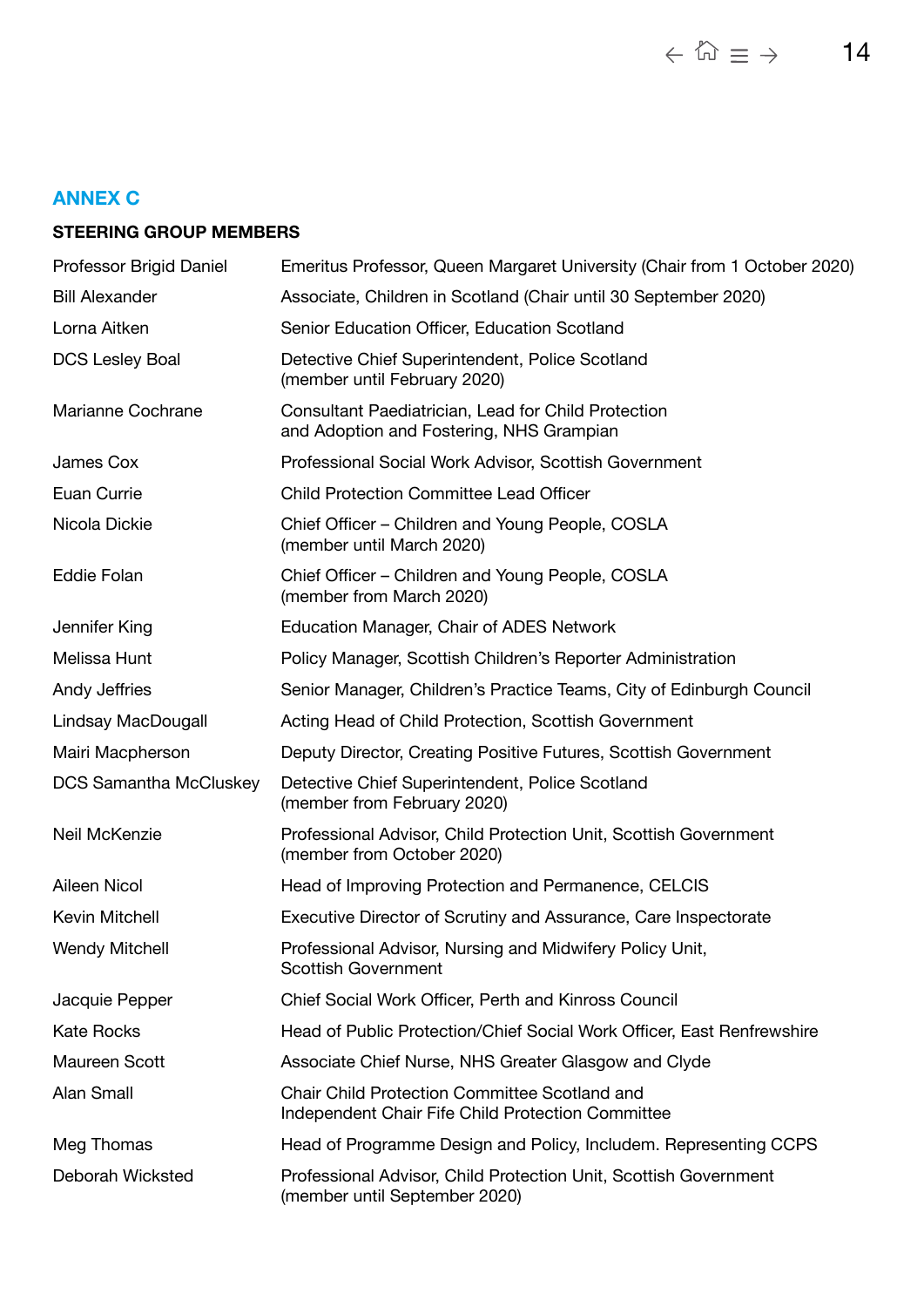# <span id="page-14-0"></span>**ANNEX D**

# **CONSULTATION LIST**

# **Child Protection**

Centre for Excellence for Children's Care and Protection (CELCIS) Child Protection Committees Scotland National Child Protection Guidance Steering Group National Child Protection Leadership Group

# **Public Protection**

Adult Protection Committees Alcohol and Drugs Partnerships Drug Recovery Commission Drug Recovery Consortium Partnership Drugs Initiative

# **Justice**

Age of Criminal Responsibility Advisory Group Association of Chief Police Officers in Scotland (ACPOS) Association of Scottish Police Superintendents (ASPS) Centre for Youth and Criminal Justice (CYCJ) Chief Constable of Police Scotland Children's Hearings Improvement Partnership (CHIP) Children's Hearings Scotland Clan Child Law Crown Office and Procurator Fiscal Service (COPFS) Faculty of Advocates Law Society of Scotland Our Hearings Our Voice **SACRO** Scottish Legal Aid Board Scottish Police Federation (SPF) Scottish Child Law Centre Scottish Children's Reporter Administration (SCRA) Youth Justice Improvement Board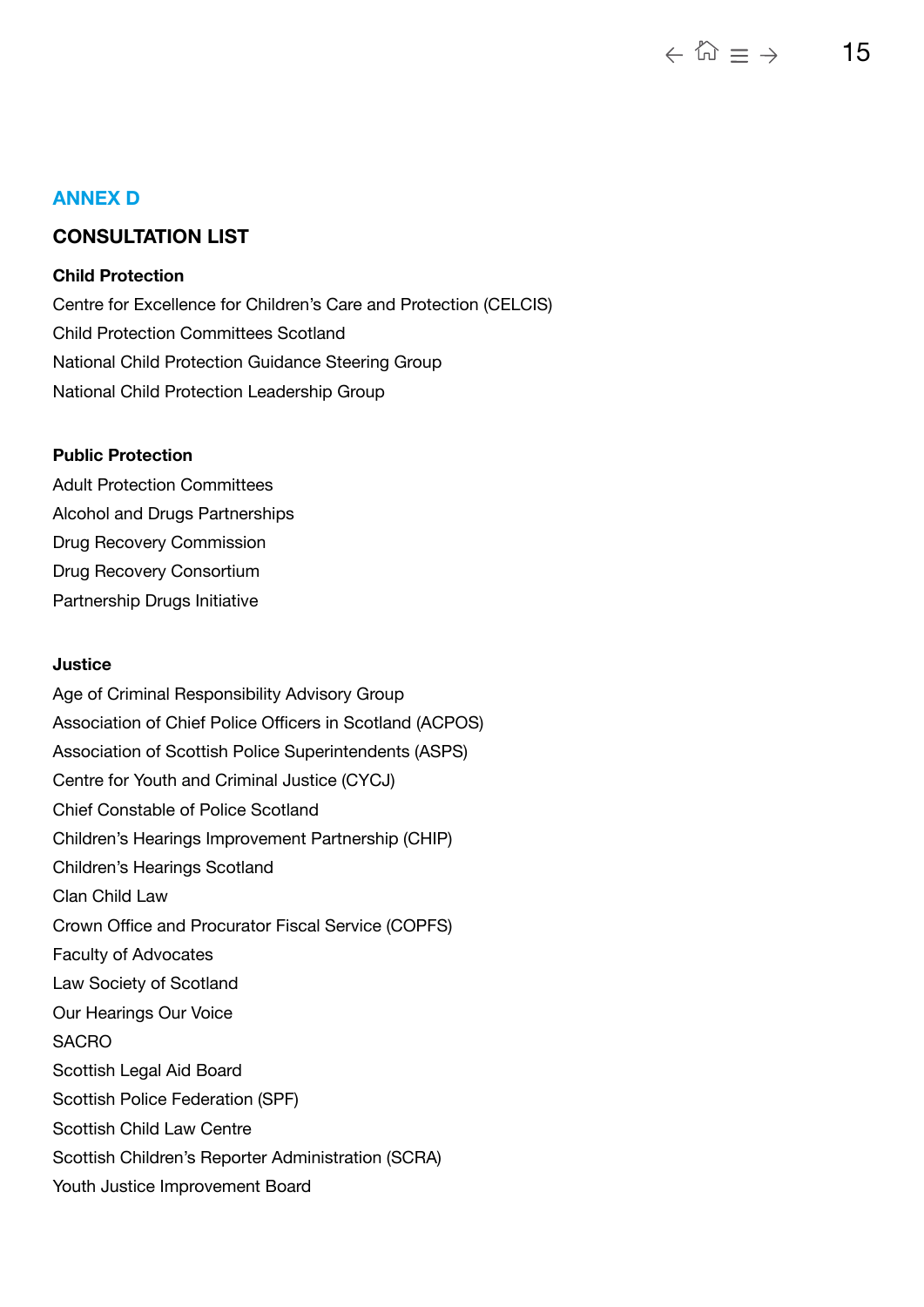#### $\leftarrow \stackrel{p}{\omega} \equiv \rightarrow$ 16

#### **Local Government**

British Association of Social Workers (BASW) Chief Executives of Local Authorities Chief Social Work Officers COSLA Scottish Association of Social Workers Scottish Social Services Council (SSSC) Social Work Scotland **SOLACE** SOLAR

### **Health**

Chief Executives of NHS Health Boards Child Health Commissioners Directors of Public Health NHS Board Lead Clinicians Public Health Scotland NHS Board Directors of Public Health NHS Scotland Police Care Network Royal College of General Practitioners (RCGP) Scotland Royal College of Midwifery Royal College of Nursing Royal College for Paediatrics and Child Health (RCPCH) Scotland

#### **Education**

# ADES

Association of Directors of Education in Scotland Education Scotland Her Majesty's Inspectorate of Education Local Authority Directors of Education Scottish Council of Independent Schools (SCIS) The Boarding Schools Association (BSA)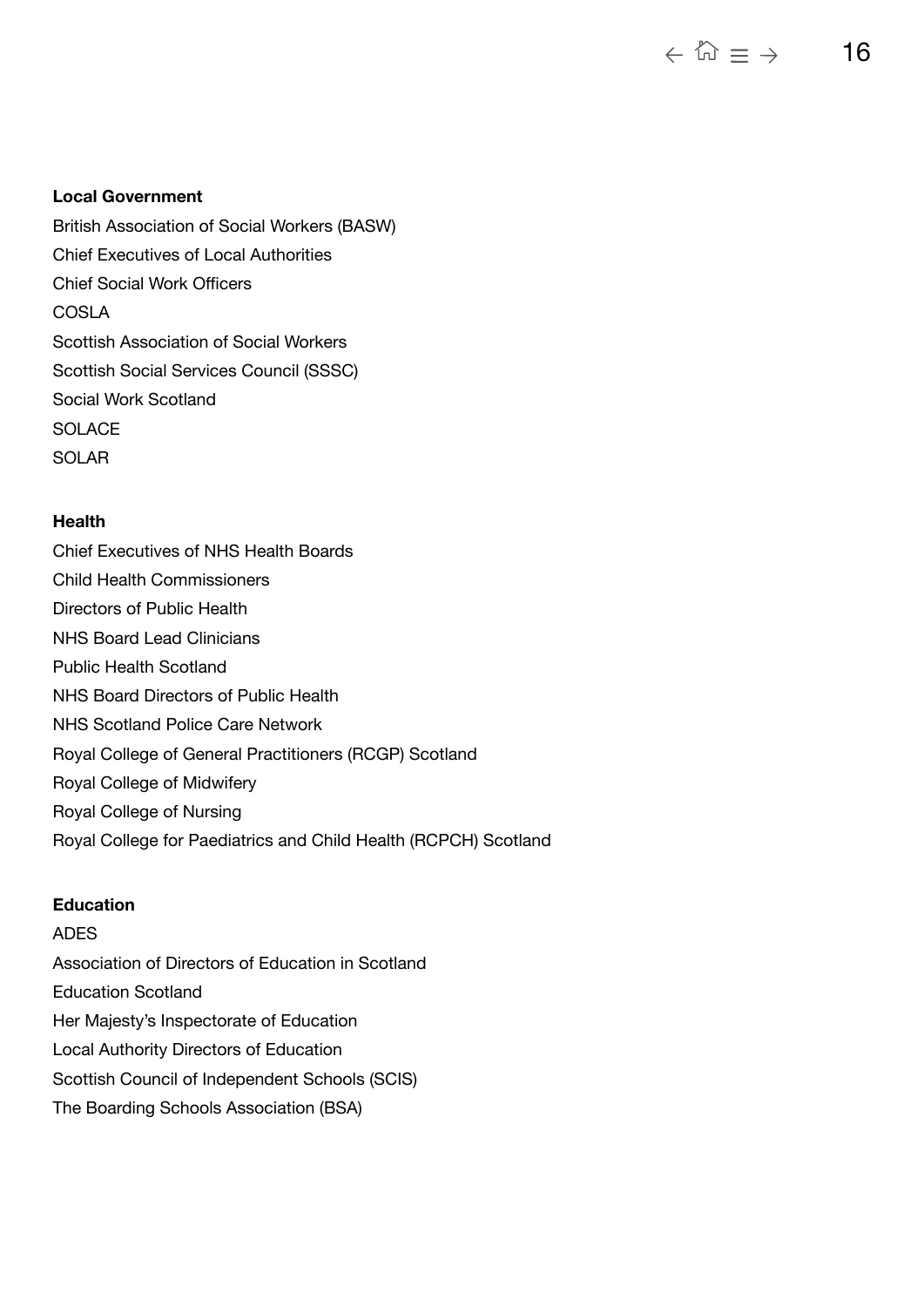$\leftarrow \stackrel{p_{\!\scriptscriptstyle (\!\chi\!)}\!}{\approx}\equiv\ \rightarrow$ 17

### **Third Sector**

Aberlour Action for Children Action on Hearing Loss Adoption and Fostering Alliance Scotland Adoption UK Scotland AdvoCard Alcohol Focus Scotland Alliance Scotland Article 12 ASSIST Association for Real Change (ARC Scotland) **Barnardos** British Association for Adoption and Fostering British Deaf Association Scotland CAPS Independent Advocacy Central Advocacy Partners **CHAS** Children 1st ChildLine Scotland Children in Scotland Coalition of Care and Support Providers in Scotland (CCPS) **CORRA** Craighalbert Centre Cyrenians Scotland Deaf Action Disability Agenda Scotland Disabillity Equality Scotland Disability Information Scotland ENABLE Scotland **Engender** Epilepsy Scotland Family Rights Group Families Outside Fathers Network Scotland Glasgow Disability Alliance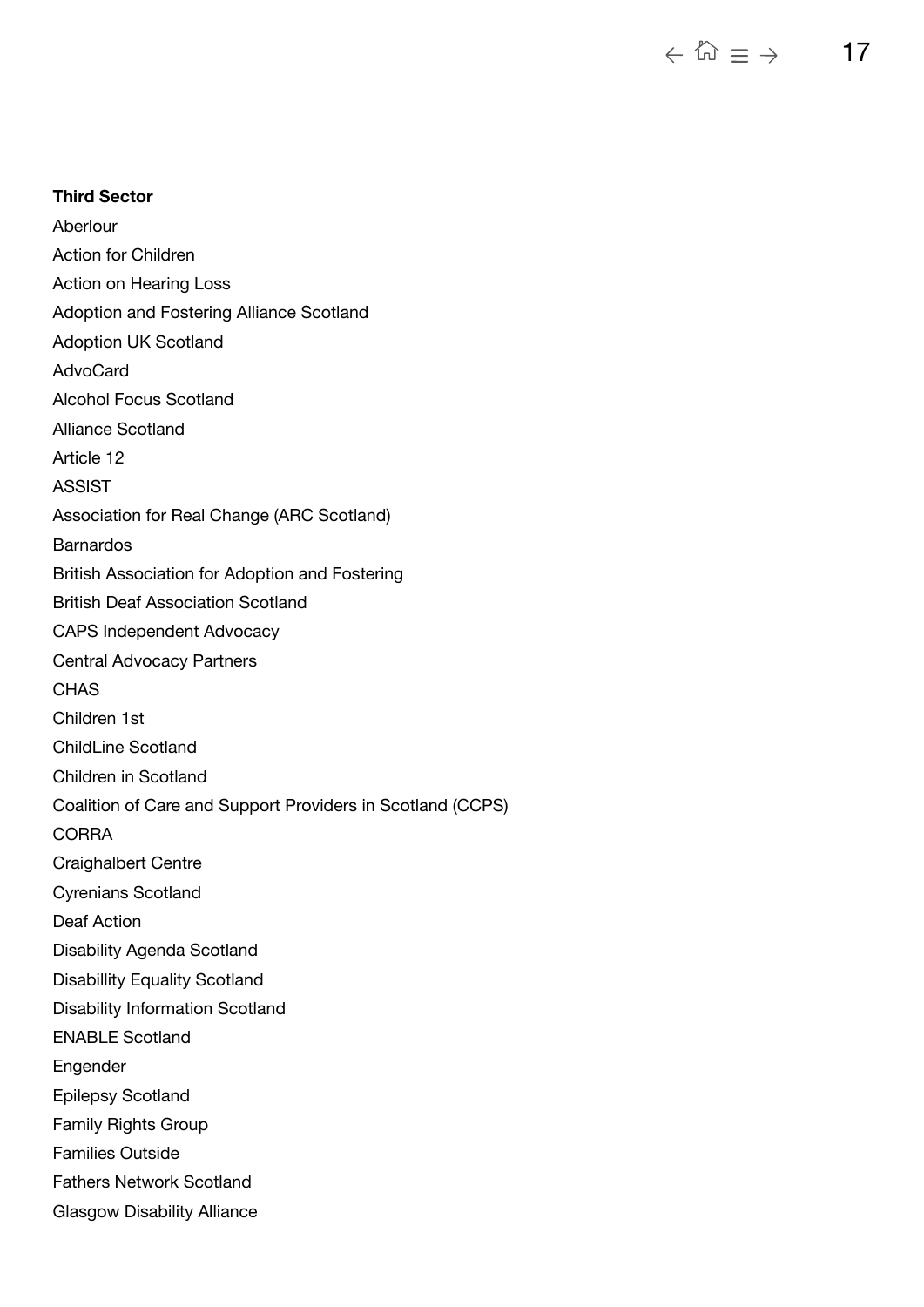$\leftarrow \mathbb{Q} \equiv \rightarrow$ 18

Home Start Scotland Inclusion Scotland Includem Independent Living in Scotland Interfaith Scotland **IRISS** Just Right Scotland Kibble Lead Scotland Learning Network West LGBT Youth Scotland Lothian Centre for Inclusive Living National Deaf Children's Society National Kinship Care Advice Centre **NSPCC** One Parent Families Scotland PAMIS Parents Advocacy and Rights Parent Network Scotland Parenting Across Scotland Partners in Advocacy People First Scotland **Quarriers** Rape Crisis Scotland Rock Trust Rossie Trust Safe Families for Children Scotland Self Directed Support Scotland Sense Scotland Scottish Commission for Learning Disability (SCLD) Scottish Council for Voluntary Organisations (SCVO) Scottish Funding Council Scottish Independent Advocacy Alliance Scottish Independent Living Coalition (SILC) Scottish Kinship Care Alliance Scottish Kindship Care Forum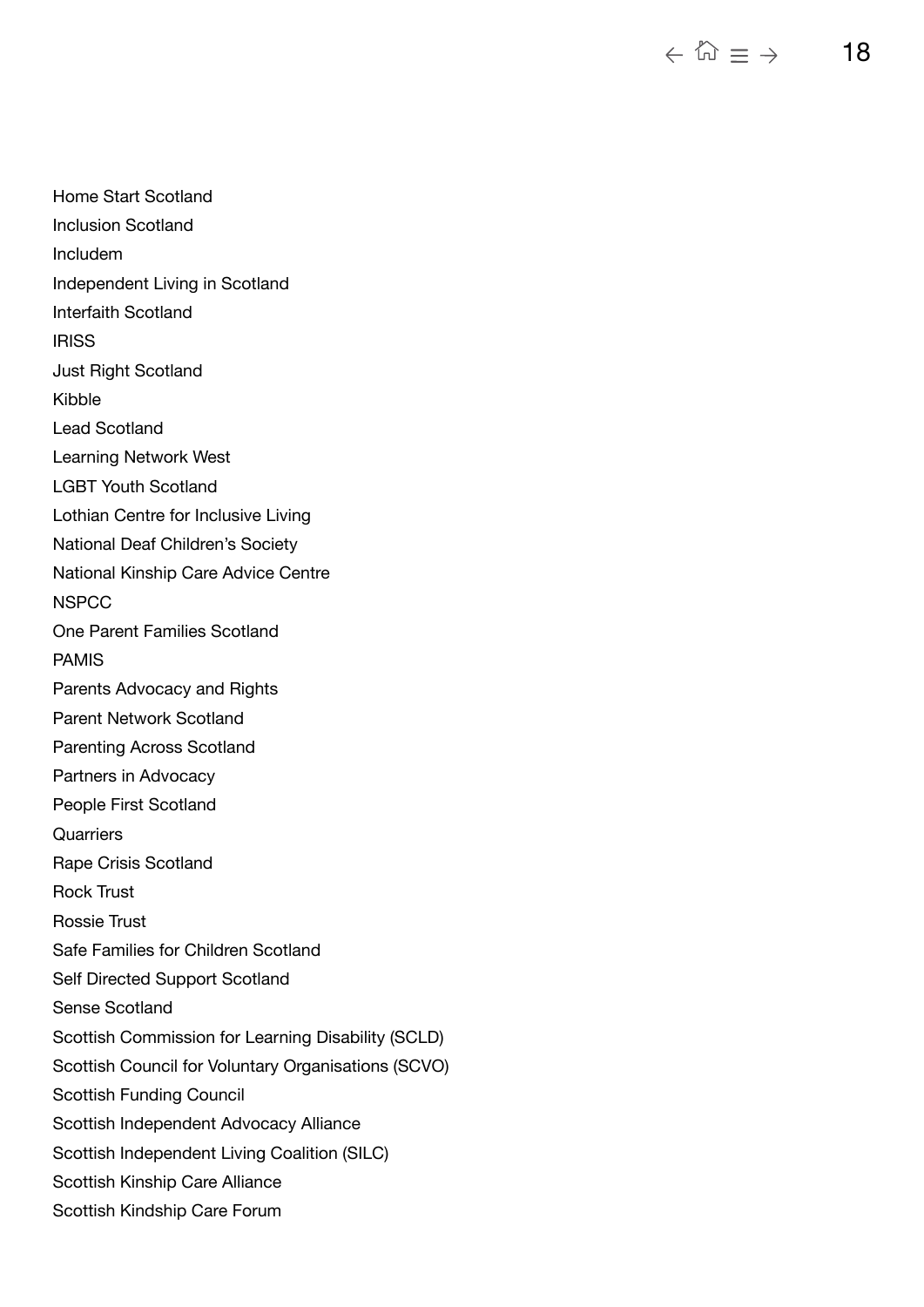Scottish Refugee Council Scottish Throughcare and Aftercare Forum Scottish Women's Aid Scottish Women's Rights Centre Scottish Young Carers Services Alliance (SYCSA) Shared Parenting Scotland Stand Up for Siblings Stop it Now Scotland Support in Mind **SWGfL** The Fostering Network Scotland Third Sector Interfaces Together: Alliance for Children's Rights Victim Support Scotland VOX Scotland Whizz Kidz Who Cares? Scotland YMCA Scotland Young Scot Youthlink Zero Tolerance

# **General**

Care Inspectorate Disabled Children and Young People Advisory Group Disabled Children Child Protection Network Domestic Abuse (and Sexual Abuse) Forums Healthcare Improvement Scotland **HMICS** Scottish Children's Parliament Scotland's Commissioner for Children and Young People Scottish Sports Association Scottish Youth Parliament The Promise VAW Network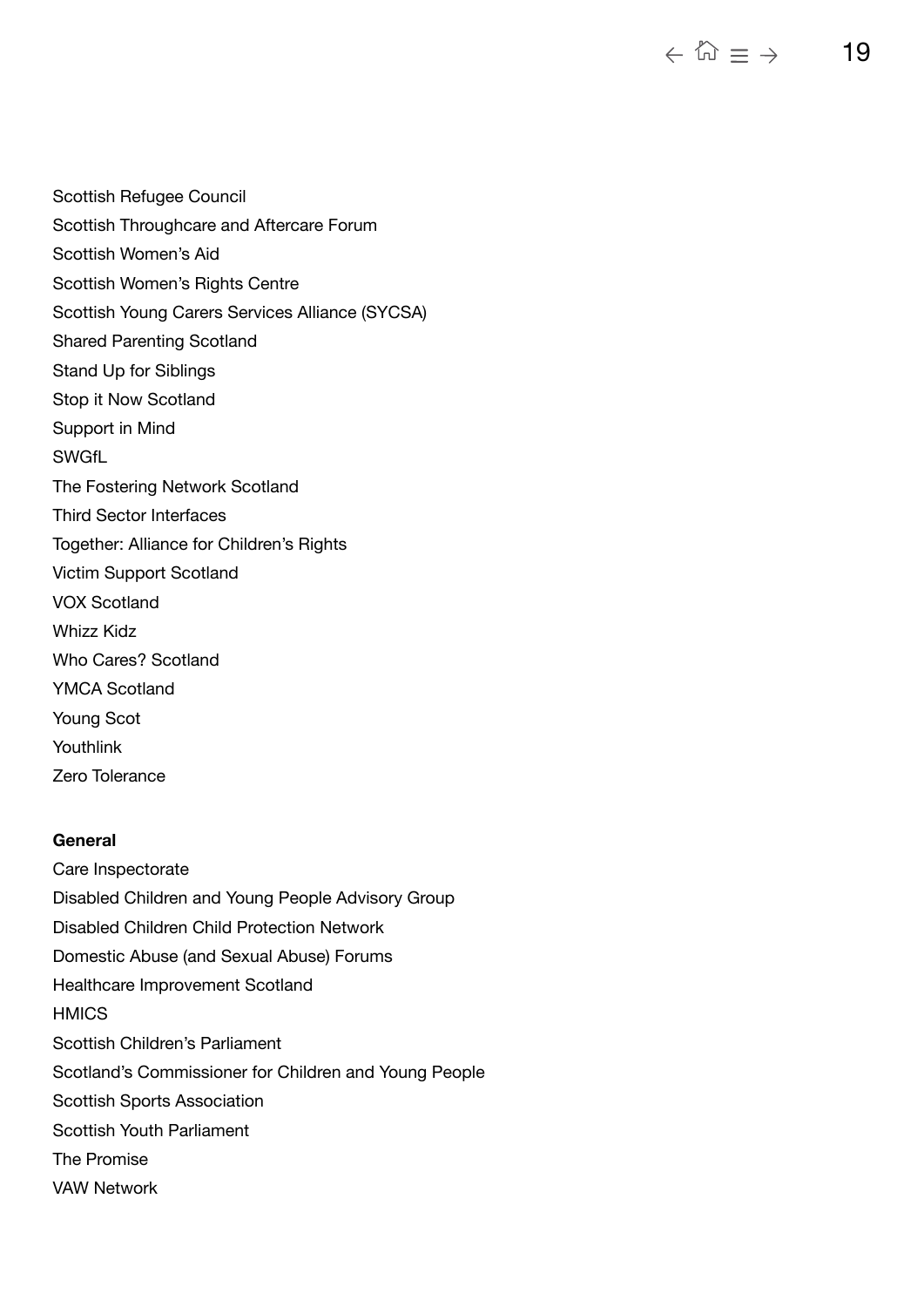$\leftarrow \mathbb{Q} \equiv \rightarrow$ 20

# **Universities**

Napier University

The Open University

- University of Bedfordshire
- University of Bristol
- University of Dundee
- University of Edinburgh
- University of Hertfordshire
- University of Stirling
- University of Strathclyde
- Universities Scotland